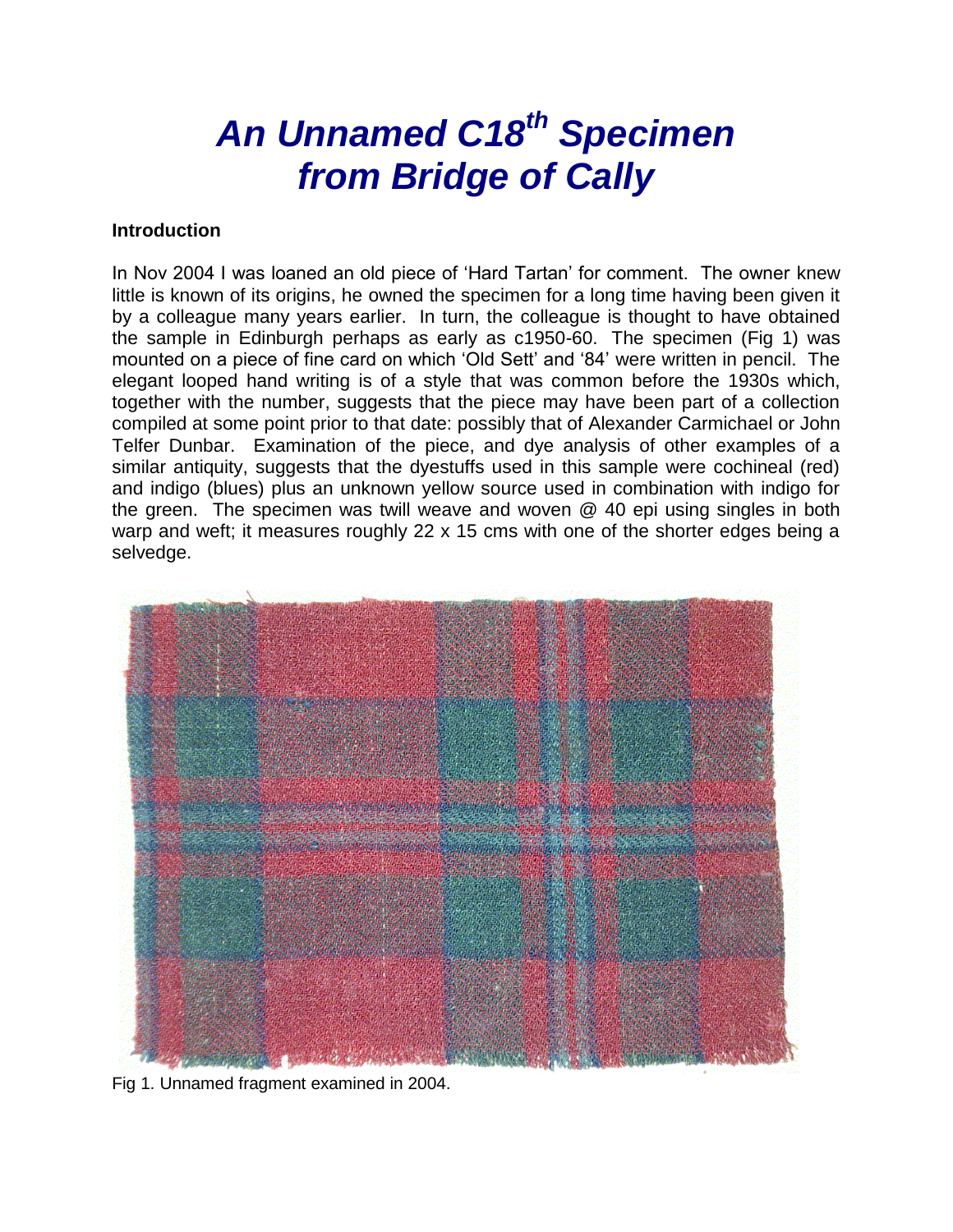### **A Remarkable Coincidence**

In February 2013 the Scottish Tartans Authority (STA) was donated two short lengths of tartan that exactly matched the 2004 specimen and which examination revealed was undoubtedly off the same web. The chances of such a coincident are rare enough but the donation to the STA was accompanied by information about the material's origins including who made it, where and when. The donor claimed that the material had been woven by her forebear, Janet Spalding in 1770, when she farmed/crofted at Braes of Clayquhat (now *Cloquhat*) near Bridge of Cally, Perthshire (Fig 2).



**Fig 2. Section of plaiding showing the setting.** 

From the STA donation it is possible to deduce a great deal more about the original material that was apparent from the earlier fragment. The two pieces measure 62 and 51 inches long respectively by 22 inches wide and the cloth was woven with four half setts across the warp. Although the sett appears balanced; that is, it repeats equally in both directions from the centre to the selvedges, it is in fact slightly off-set with one

selvedge (right above) being the pivot or centre of the large red square whilst on the other side the red is slightly extended and comprises 4 bands of alternating 12 thread chevron (Fig 3). Chevron selvedges, as opposed to herringbone ones, on C18th plaids were extremely unusual and this is only the second known example. Being off-set the material was clearly woven so that it could be cut and joined to make a 44 inch plaid in which the sett would repeat correctly across the whole width.



**Fig 3. Detail of the chevron selvedge.**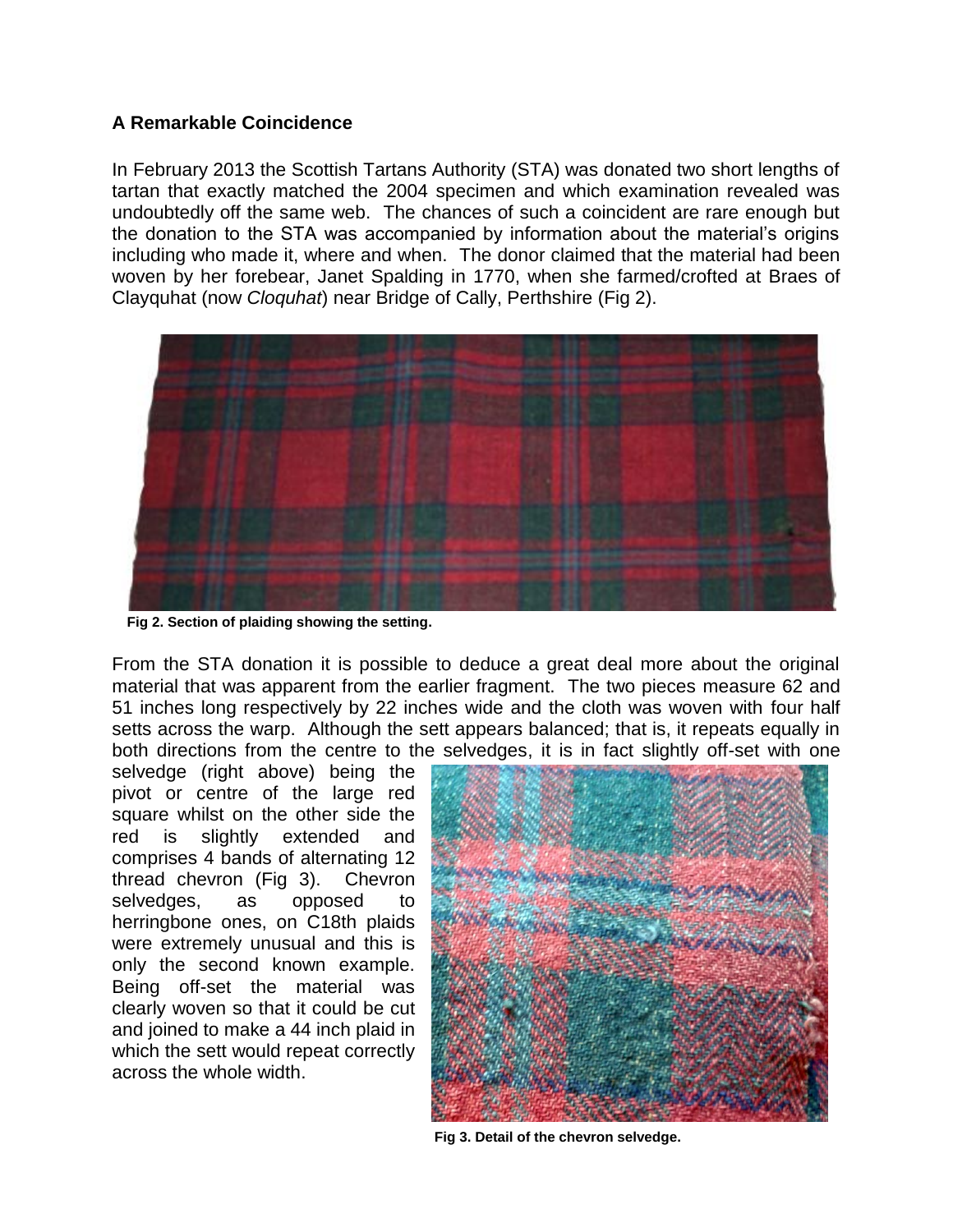One end of one of the pieces is rolled and sewn in the traditional way (Fig 4); the other three ends are frayed. There is no evidence that the two lengths were ever joined and it is likely that the material was finished at both ends, used single width and divided subsequently.



**Fig 4. Turned and sewn end.** 

#### **Dyes Used**

Although no dye analysis has been carried out, the shades are consistent with the traditional natural dyes: Cochineal = red, Indigo = dark and light blues, and Indigo plus an unknown yellow = green. Throughout the piece the colours have not taken to yarn evenly, a fact evident in Fig 3 and 4, which is the result of the yarn having been spun from fleece in which the kemp<sup>1</sup> had not been removed, a fact that supports the rural, non-commercial production of the piece.

#### **The Setting**

A number of similar counts for different specimens have been recorded over the years:

R/2 LB6 B4 R12 G36 B4 R/46 – from the sample loaned to the writer and confirmed in the STA pieces.

R/2 LB6 B4 R12 G36 LB4 R/46 - count from the Mss version of the Smith Bros' 1850 work *Authenticated Tartans of the Clans and Families of Scotland.*

R/2 LB6 B4 R16 G48 N4 R/60 - scale by James McKinlay from a sample in the Marquis of Bute's Collection.

There is clearly a very close resemblance between all three of these tartans, so much so in fact, that one has to question whether the latter two were actually mis-recordings

 $1$  Brittle, dead, fibres in a sheep's fleece which is desirable as it does not accept dye.